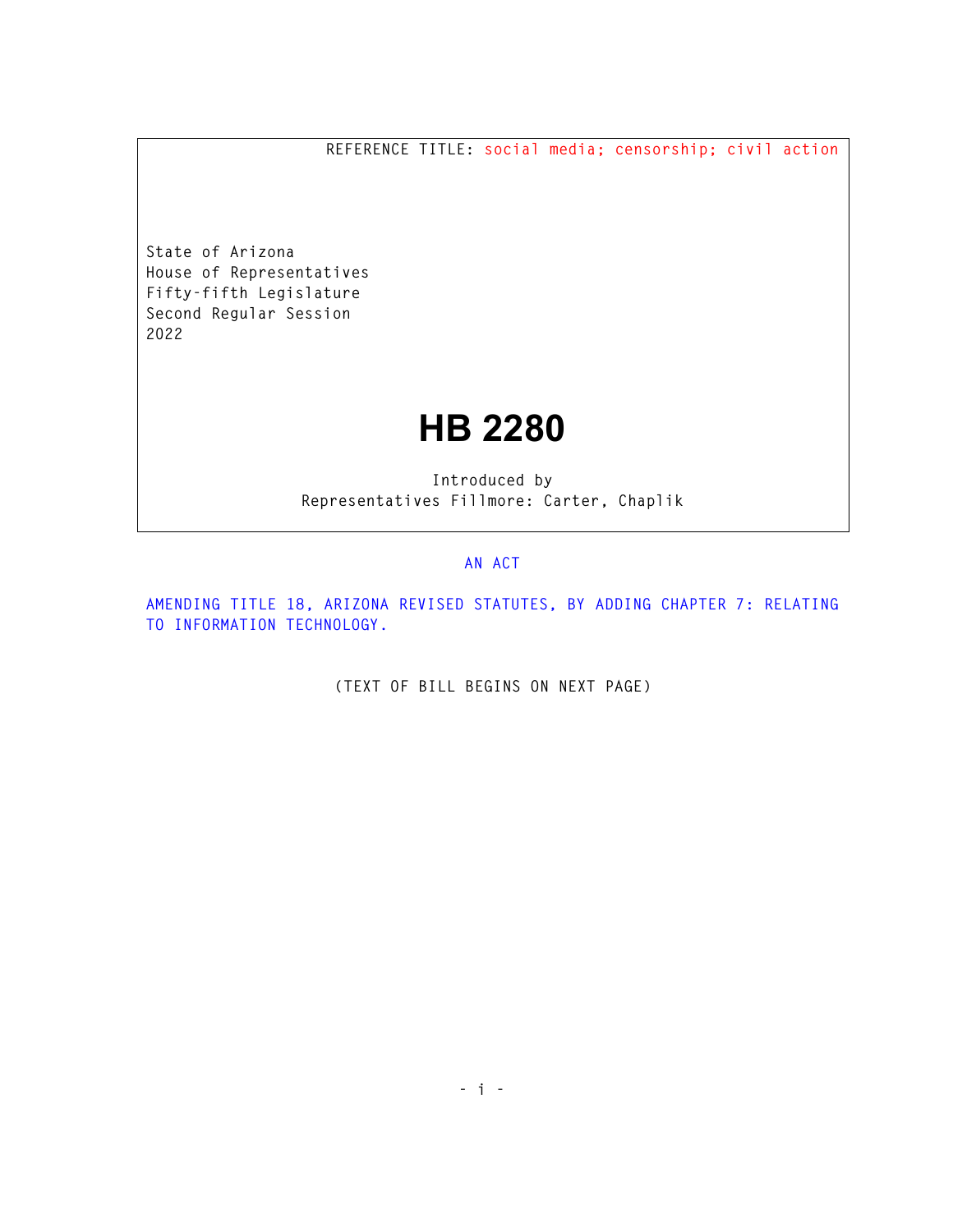| $\mathbf{1}$<br>$\overline{c}$ | Be it enacted by the Legislature of the State of Arizona:                                               |
|--------------------------------|---------------------------------------------------------------------------------------------------------|
| 3                              | Section 1. Title 18, Arizona Revised Statutes, is amended by adding<br>chapter 7, to read:              |
| $\overline{4}$                 | CHAPTER 7                                                                                               |
| 5                              | SOCIAL MEDIA WEBSITES                                                                                   |
| $\,6\,$                        | ARTICLE 1. GENERAL PROVISIONS                                                                           |
| $\overline{7}$                 | 18-701. Definitions                                                                                     |
| $\, 8$                         | IN THIS ARTICLE, UNLESS THE CONTEXT OTHERWISE REQUIRES:                                                 |
| $\boldsymbol{9}$               | 1. "ALGORITHM" MEANS A SET OF INSTRUCTIONS DESIGNED TO PERFORM A                                        |
| 10                             | SPECIFIC TASK.                                                                                          |
| 11                             | "HARMFUL TO MINORS" HAS THE SAME MEANING PRESCRIBED IN SECTION<br>2.                                    |
| 12                             | $13 - 3501.$                                                                                            |
| 13                             | "HATE SPEECH" MEANS A PHRASE CONCERNING CONTENT THAT AN<br>3.                                           |
| 14                             | INDIVIDUAL FINDS OFFENSIVE BASED ON THE INDIVIDUAL'S PERSONAL MORAL CODE.                               |
| 15                             | 4. "OBSCENE MATERIAL" MEANS CONTENT THAT<br>MEETS ANY<br>OF THE                                         |
| 16                             | FOLLOWING:                                                                                              |
| 17                             | (a) WHEN CONSIDERED OR TAKEN AS A WHOLE, THE AVERAGE INDIVIDUAL                                         |
| 18                             | APPLYING CONTEMPORARY COMMUNITY STANDARDS WOULD FIND APPEALS TO THE                                     |
| 19                             | PRURIENT INTEREST.                                                                                      |
| 20                             | (b) DEPICTS OR DESCRIBES SEXUAL ACTIVITY IN A PATENTLY OFFENSIVE                                        |
| 21                             | WAY BY AUDIO OR VISUAL REPRESENTATIONS.                                                                 |
| 22                             | (c) WHEN CONSIDERED OR TAKEN AS A WHOLE, LACKS SERIOUS LITERARY,                                        |
| 23                             | ARTISTIC, POLITICAL OR SCIENTIFIC VALUE.                                                                |
| 24                             | 5. "POLITICAL SPEECH":                                                                                  |
| 25                             | (a) MEANS SPEECH RELATING TO THIS STATE, A GOVERNMENT, A BODY                                           |
| 26                             | POLITIC OR A PUBLIC ADMINISTRATION AS THE SPEECH RELATES TO GOVERNMENTAL                                |
| 27                             | POLICYMAKING.                                                                                           |
| 28<br>29                       | (b) INCLUDES SPEECH BY THE GOVERNMENT OR A CANDIDATE FOR OFFICE AND<br>ANY DISCUSSION OF SOCIAL ISSUES. |
| 30                             | 6. "RELIGIOUS SPEECH" MEANS AN EXPRESSION OF A SINCERE AND                                              |
| 31                             | MEANINGFUL BELIEF THAT ATTEMPTS TO EXPLAIN SUCH GREATER QUESTIONS AS HOW                                |
| 32                             | THE WORLD WAS CREATED, WHAT CONSTITUTES RIGHT AND WRONG ACTIONS BY HUMANS                               |
| 33                             | AND WHAT HAPPENS AFTER DEATH.                                                                           |
| 34                             | 7. "SHADOWBAN" MEANS:                                                                                   |
| 35                             | (a) THE ACT OF BLOCKING OR PARTIALLY BLOCKING A USER OR THE USER'S                                      |
| 36                             | CONTENT FROM AN ONLINE COMMUNITY SO THAT IT IS NOT READILY APPARENT TO THE                              |
| 37                             | USER THAT THE USER HAS BEEN BANNED.                                                                     |
| 38                             | (b) STEALTH BANNING, GHOST BANNING OR COMMENT GHOSTING.                                                 |
| 39                             | 8. "SOCIAL MEDIA WEBSITE":                                                                              |
| 40                             | (a) MEANS AN INTERNET WEBSITE OR APPLICATION THAT ENABLES USERS TO                                      |
| 41                             | COMMUNICATE WITH EACH OTHER BY POSTING INFORMATION, COMMENTS, MESSAGES OR                               |
| 42                             | IMAGES AND THAT MEETS ALL OF THE FOLLOWING:                                                             |
| 43                             | (i) IS OPEN TO THE PUBLIC.                                                                              |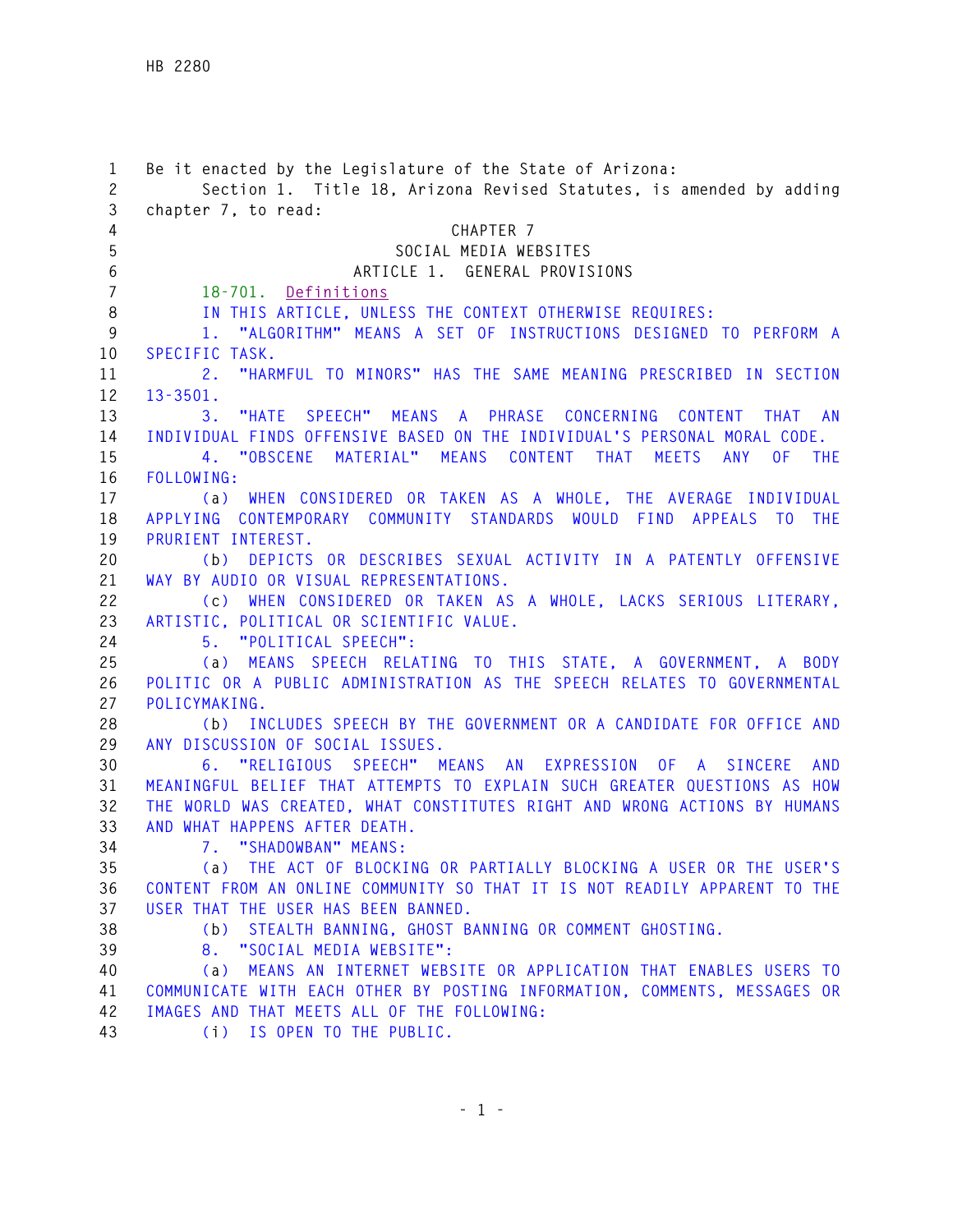**1 (ii) HAS MORE THAN SEVENTY-FIVE MILLION SUBSCRIBERS. 2 (iii) FROM ITS INCEPTION HAS NOT BEEN SPECIFICALLY AFFILIATED WITH 3 ANY ONE RELIGION OR POLITICAL PARTY. 4 (iv) PROVIDES A MEANS FOR THE WEBSITE'S USERS TO REPORT OBSCENE 5 MATERIALS AND HAS IN PLACE PROCEDURES FOR EVALUATING THOSE REPORTS AND 6 REMOVING OBSCENE MATERIAL. 7 (v) ALLOWS FOR SUBSCRIBERS TO SIGN UP FOR A PERSONAL USER PROFILE 8 PAGE. 9 (b) DOES NOT INCLUDE A WEBSITE THAT MERELY ALLOWS MEMBERS OF THE 10 GENERAL PUBLIC TO POST COMMENTS ON CONTENT PUBLISHED BY THE OWNER OF THE 11 WEBSITE. 12 9. "USER PROFILE": 13 (a) MEANS: 14 (i) A COLLECTION OF SETTINGS AND INFORMATION ASSOCIATED WITH A USER 15 OR SUBSCRIBER WHO SIGNS UP FOR AN ACCOUNT MADE AVAILABLE BY A SOCIAL MEDIA 16 WEBSITE. 17 (ii) AN ACCOUNT THAT ASSOCIATES CHARACTERISTICS WITH A USER OR 18 SUBSCRIBER THAT MAY HELP IN ASCERTAINING THE INTERACTIVE BEHAVIOR OF THE 19 USER ALONG WITH THE USER'S PERSONAL PREFERENCES AND BELIEFS. 20 (b) INCLUDES THE EXPLICIT DIGITAL REPRESENTATION OF THE IDENTITY OF 21 THE USER OR SUBSCRIBER WITH RESPECT TO THE OPERATING ENVIRONMENT OF A 22 SOCIAL MEDIA WEBSITE. 23 18-702. Social media websites; censorship prohibited; 24 damages; costs; attorney general; enforcement; 25 exceptions 26 A. THE OWNER OR OPERATOR OF A SOCIAL MEDIA WEBSITE THAT CONTRACTS 27 WITH A SOCIAL MEDIA WEBSITE USER IN THIS STATE MAY NOT PURPOSELY: 28 1. DELETE OR CENSOR THE SOCIAL MEDIA WEBSITE USER'S RELIGIOUS 29 SPEECH OR POLITICAL SPEECH. 30 2. USE AN ALGORITHM TO DISFAVOR, SHADOWBAN OR CENSOR THE SOCIAL 31 MEDIA WEBSITE USER'S RELIGIOUS SPEECH OR POLITICAL SPEECH. 32 B. THE OWNER OR OPERATOR OF A SOCIAL MEDIA WEBSITE THAT VIOLATES 33 SUBSECTION A OF THIS SECTION IS LIABLE FOR: 34 1. UP TO \$75,000 IN DAMAGES PER DAY. 35 2. ACTUAL DAMAGES. 36 3. PUNITIVE DAMAGES, IF AGGRAVATING FACTORS ARE PRESENT. 37 4. OTHER FORMS OF EQUITABLE RELIEF. 38 C. A COURT MAY AWARD THE PREVAILING PARTY IN A CAUSE OF ACTION 39 UNDER THIS SECTION REASONABLE ATTORNEY FEES AND COSTS. 40 D. A SOCIAL MEDIA WEBSITE THAT RESTORES FROM DELETION OR REMOVES 41 THE CENSORING OF THE SOCIAL MEDIA WEBSITE USER'S RELIGIOUS SPEECH OR 42 POLITICAL SPEECH WITHIN A REASONABLE AMOUNT OF TIME MAY USE THAT FACT TO 43 SEEK MITIGATION OF ANY DAMAGES AWARDED BY THE COURT.**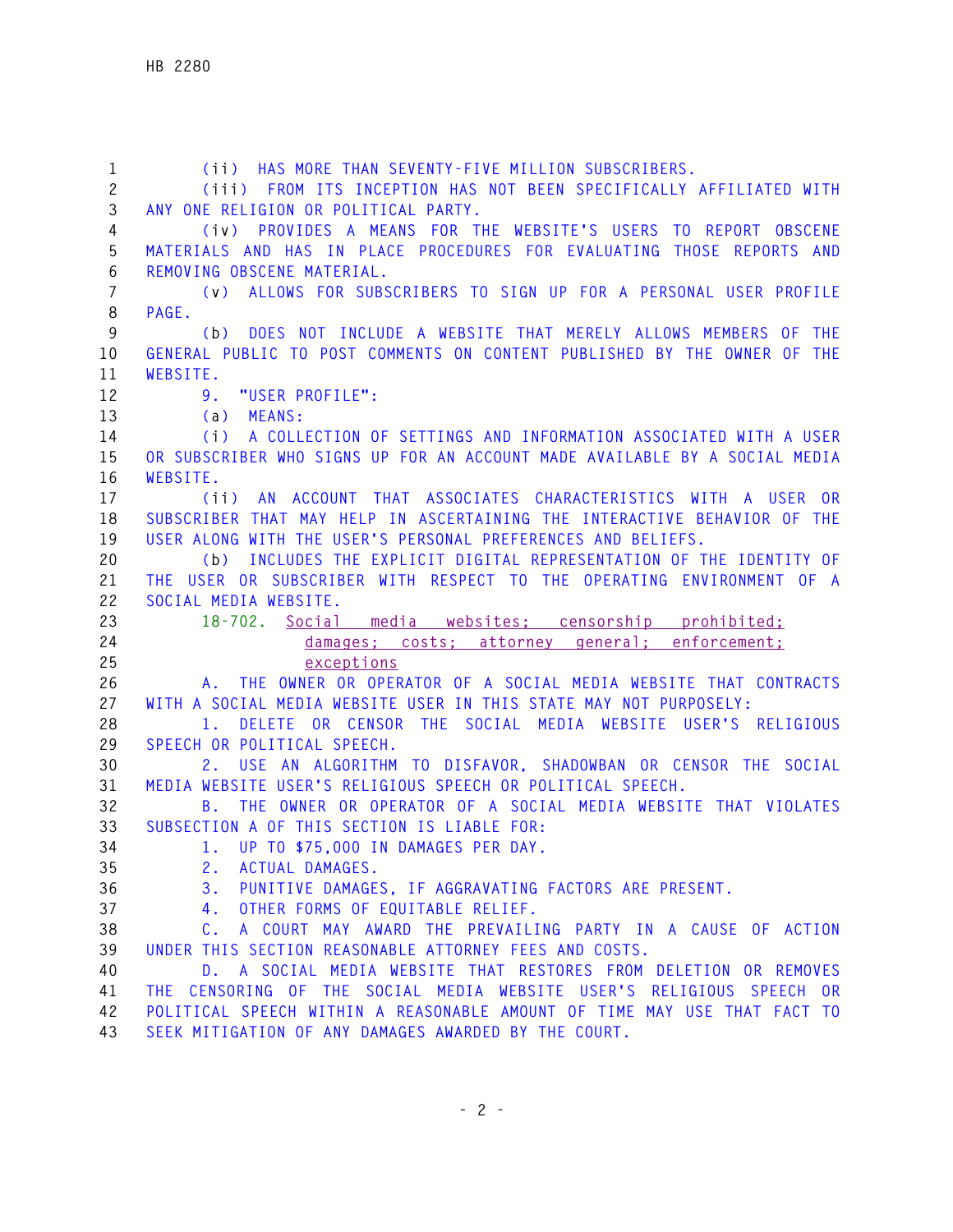**1 E. A SOCIAL MEDIA WEBSITE MAY NOT USE THE SOCIAL MEDIA WEBSITE 2 USER'S ALLEGED HATE SPEECH AS A BASIS FOR JUSTIFICATION OR DEFENSE OF THE 3 SOCIAL MEDIA WEBSITE'S ACTIONS AT TRIAL. 4 F. THE ATTORNEY GENERAL MAY BRING A CIVIL ACTION UNDER THIS SECTION 5 ON BEHALF OF A SOCIAL MEDIA WEBSITE USER WHO RESIDES IN THIS STATE AND 6 WHOSE RELIGIOUS SPEECH OR POLITICAL SPEECH WAS CENSORED BY A SOCIAL MEDIA 7 WEBSITE. ANY VIOLATION OF THIS ARTICLE IS AN UNLAWFUL PRACTICE PURSUANT TO 8 SECTION 44-1522. THE ATTORNEY GENERAL MAY INVESTIGATE THE VIOLATION AND 9 TAKE APPROPRIATE ACTION PURSUANT TO TITLE 44, CHAPTER 10, ARTICLE 7. 10 G. ONLY A SOCIAL MEDIA WEBSITE USER WHO IS AT LEAST EIGHTEEN YEARS 11 OF AGE HAS STANDING TO SEEK ENFORCEMENT OF THIS SECTION. 12 H. THE VENUE FOR ANY CIVIL ACTION BROUGHT UNDER THIS SECTION SHALL 13 BE IN THIS STATE. 14 I. THIS SECTION DOES NOT APPLY TO EITHER OF THE FOLLOWING: 15 1. A SOCIAL MEDIA WEBSITE THAT DELETES OR CENSORS A SOCIAL MEDIA 16 WEBSITE USER'S RELIGIOUS SPEECH OR POLITICAL SPEECH OR THAT USES AN 17 ALGORITHM TO DISFAVOR, SHADOWBAN OR CENSOR SPEECH THAT MEETS ANY OF THE 18 FOLLOWING: 19 (a) CALLS FOR IMMEDIATE ACTS OF VIOLENCE. 20 (b) CALLS FOR SOCIAL MEDIA WEBSITE USERS TO HARM THEMSELVES. 21 (c) IS OBSCENE MATERIAL OR IS MATERIAL HARMFUL TO MINORS. 22 (d) IS THE RESULT OF AN OPERATIONAL ERROR. 23 (e) IS THE RESULT OF A COURT ORDER. 24 (f) COMES FROM AN INAUTHENTIC SOURCE OR INVOLVES FALSE 25 IMPERSONATION. 26 (g) ENTICES CRIMINAL CONDUCT. 27 (h) CONSTITUTES TRADEMARK OR COPYRIGHT INFRINGEMENT. 28 (i) IS EXCESSIVELY VIOLENT. 29 (j) CONSTITUTES HARASSMENT OF A COMMERCIAL, BUT NOT A RELIGIOUS OR 30 POLITICAL, NATURE. 31 2. A SOCIAL MEDIA WEBSITE USER'S CENSORING OF ANOTHER SOCIAL MEDIA 32 WEBSITE USER'S RELIGIOUS SPEECH OR POLITICAL SPEECH. 33 Sec. 2. Applicability 34 This act applies to owners and operators of social media websites 35 that censor social media website users' religious speech and political 36 speech beginning from and after the effective date of this act. 37 Sec. 3. Legislative findings 38 The Legislature finds that: 39 1. The Communications Decency Act was implemented to protect decent 40 speech, not deceptive trade practices. 41 2. Repealing section 230 of the Communications Decency Act at the 42 federal level is unnecessary because it already includes a state law 43 exemption and this act is crafted to fall squarely in the state law** 

**44 exemption of section 230 to protect the consumers of this state.**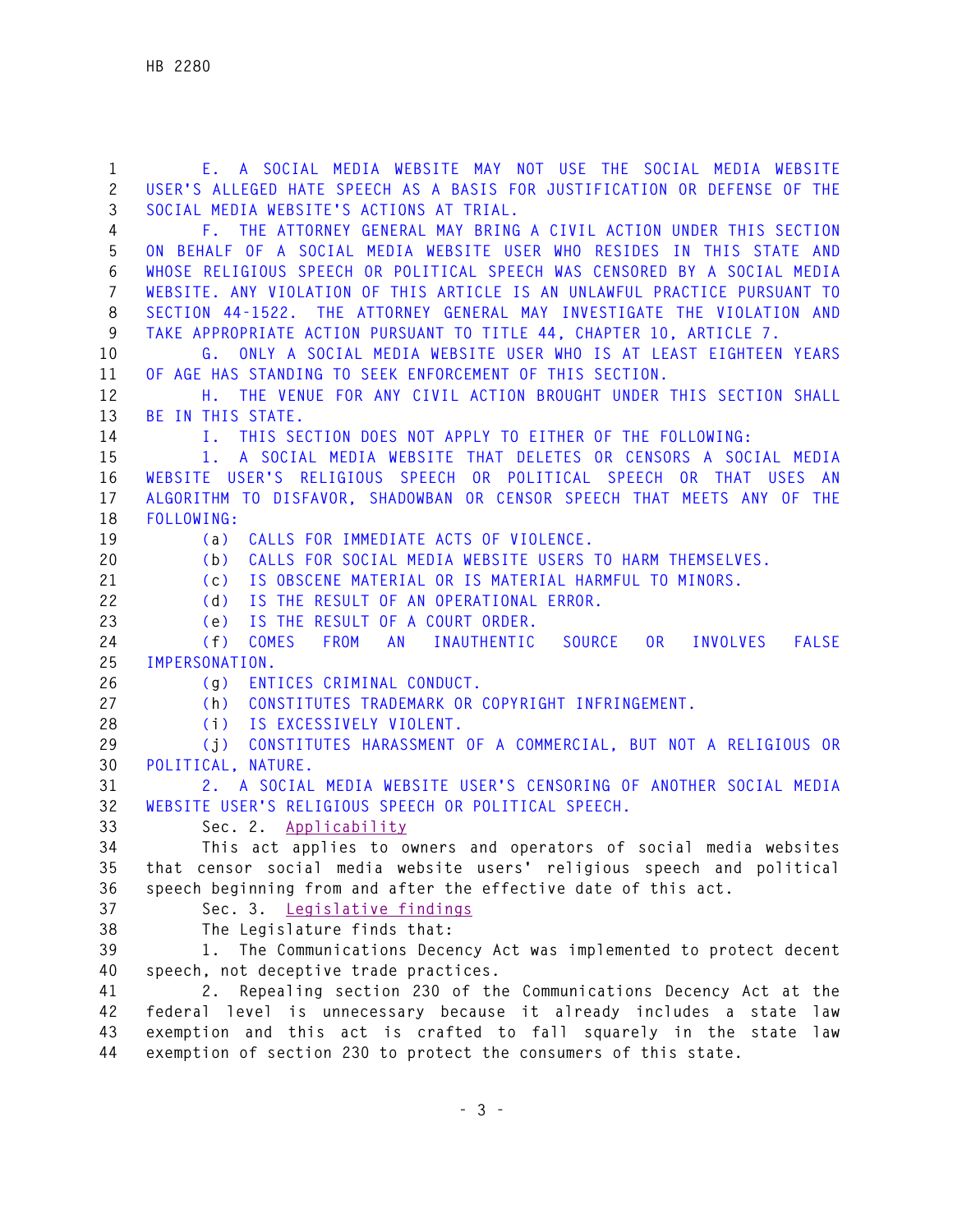**1 3. Contract law is a state law issue and when citizens of this 2 state sign up to use certain social media websites, they are entering into 3 a contract.** 

**4 4. This state has a compelling interest in holding certain social 5 media websites to higher standards for having substantially created a 6 digital public square through fraud, false advertising and deceptive trade 7 practices.** 

**8 5. Major social media websites have engaged in the greatest bait 9 and switch of all times by marketing themselves as free, fair and open to 10 all ideas to induce subscribers, only to then prove otherwise at great 11 expense to consumer and election integrity.** 

**12 6. Breach of contract, false advertising, bad faith, unfair 13 dealing, fraudulent inducement and deceptive trade practices are not 14 protected forms of speech for the purposes of the First Amendment to the 15 United States Constitution or the Constitution of this state.** 

**16 7. The major social media websites have already reached critical 17 mass and they did through fraud, false advertising and deceptive trade 18 practices at great expense to the health, safety and welfare of consumers 19 of this state, while making it difficult for others to compete with them.** 

**20 8. This state has an interest in helping its citizens enjoy their 21 free exercise rights in certain semipublic forums commonly used for 22 religious speech and political speech, regardless to which political party 23 or religious organization they ascribe to.** 

**24 9. This state is generally opposed to online censorship unless the 25 content is injurious to children or promotes human trafficking; only then 26 does this state accept limited censorship.** 

**27 10. This article is not intended to apply to a social media website 28 that merely deletes comments posted by members of the general public in 29 response to material published by the website's owner.** 

**30 Sec. 4. Purpose**

**31 This article is intended to create a statute that parallels the 32 spirit of 47 United States Code section 230(e)(3) and that falls within 33 the state law exemption under 47 United States Code section 230(e)(3) and 34 to create a civil action that will deter the following:** 

- **35 1. Deceptive trade practices.**
- **36 2. False advertising.**
- **37 3. Breach of contract.**
- **38 4. Bad faith.**
- **39 5. Unfair dealing.**
- **40 6. Fraudulent inducement.**

**41 7. The stifling of political speech and religious speech in the 42 modern-day digital public square cultivated by social media websites that 43 have achieved critical mass through fraud.**